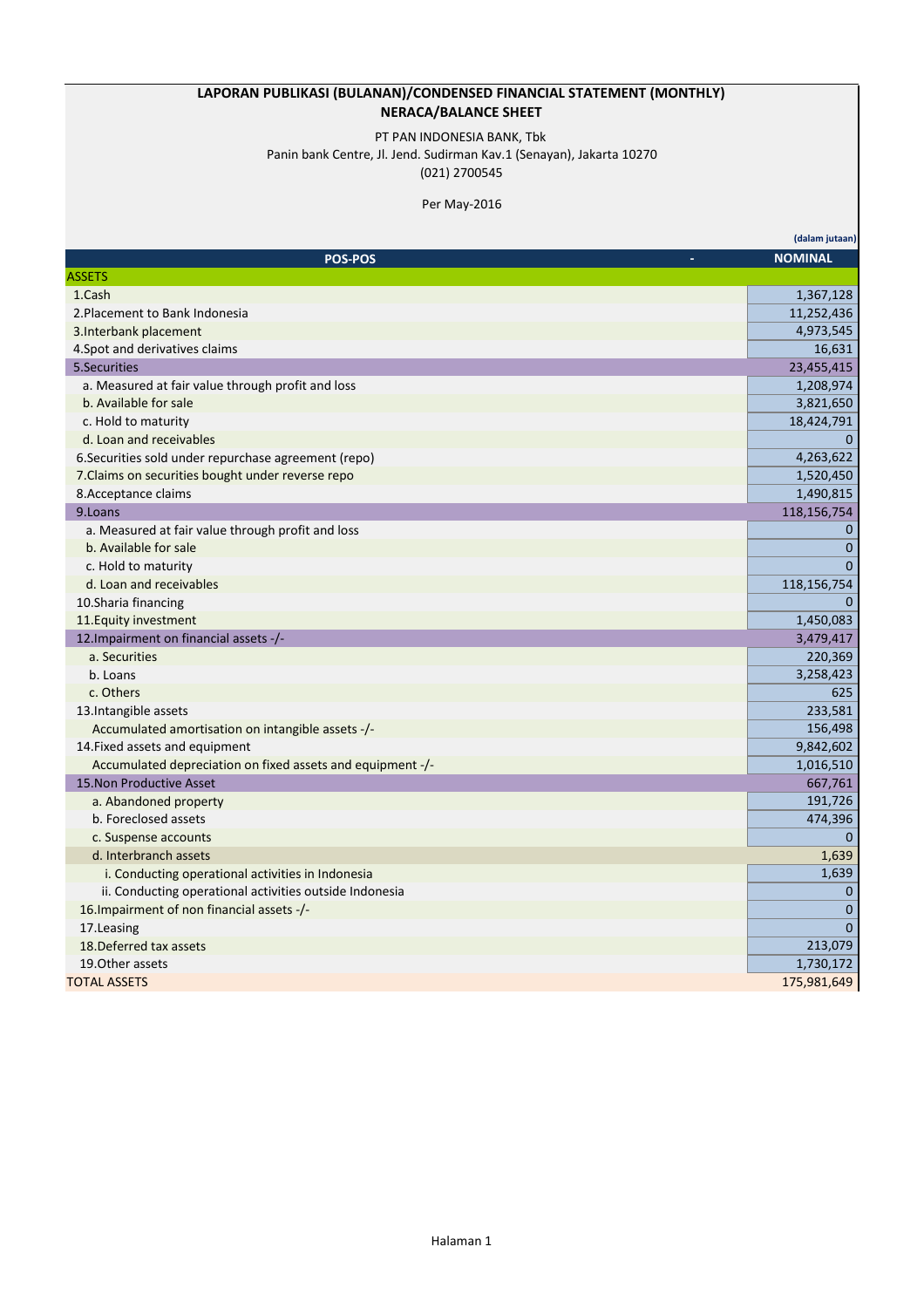| <b>LIABILITIES AND EQUITIES</b>                                                       |              |
|---------------------------------------------------------------------------------------|--------------|
| <b>LIABILITIES</b>                                                                    |              |
| 1. Current account                                                                    | 10,191,474   |
| 2. Saving account                                                                     | 41,171,025   |
| 3. Time deposit                                                                       | 77,787,994   |
| 4. Revenue sharing investment                                                         | $\mathbf{0}$ |
| 5. Liabilities to Bank Indonesia                                                      | $\mathbf{0}$ |
| 6. Interbank liabilities                                                              | 5,346,433    |
| 7. Spot and derivatives liabilities                                                   | 12,068       |
| 8. Liabilities on securities sold under repurchase agreement                          | 3,838,524    |
| 9. Acceptance liabilities                                                             | 1,493,678    |
| 10. Issued securities                                                                 | 997,016      |
| 11. Loans received                                                                    | 4,975,381    |
| 12. Margin deposit                                                                    | 125,023      |
| 13. Interbranch liabilities                                                           | $\mathbf 0$  |
| a. Conducting operational activities in Indonesia                                     | $\mathbf{0}$ |
| b. Conducting operational activities outside Indonesia                                | $\mathbf 0$  |
| 14. Deferred tax liabilities                                                          | $\Omega$     |
| 15. Other liabilities                                                                 | 2,381,250    |
| 16. Profit Sharing investment                                                         | $\Omega$     |
| <b>TOTAL LIABILITIES</b>                                                              | 148,319,866  |
| <b>EQUITIES</b>                                                                       |              |
| 17. Paid in capital                                                                   | 2,408,765    |
| a. Capital                                                                            | 9,600,000    |
| b. Unpaid capital -/-                                                                 | 7,191,235    |
| c. treasury stock -/-                                                                 | $\Omega$     |
| 18. Additional paid in capital                                                        | 3,444,330    |
| a. Agio                                                                               | 3,444,330    |
| b. Disagio -/-                                                                        | $\mathbf 0$  |
| c. Donated capital                                                                    | $\mathbf 0$  |
| d. Fund for paid up capital                                                           | $\mathbf 0$  |
| e. Others                                                                             | $\mathbf{0}$ |
| 19. Other comprehensive gain (loss)                                                   | 5,953,175    |
| a. Translation adjustment                                                             | $\mathbf 0$  |
| b. Gain (loss) on value changes of financial assets categorized as available for sale |              |
|                                                                                       | 89,626       |
| c. Effective portion of cash flow hedge                                               | $\Omega$     |
| d. Difference in fixed asset revaluation                                              | 6,027,121    |
| e. Portion of other comprehensive income from associates                              | $\Omega$     |
| f. Gain (loss) on defined benefit actuarial program                                   | (188, 221)   |
| g. Income tax of other comprehensive income                                           | 24,649       |
| h. Others                                                                             | $\mathbf{0}$ |
| 20. Reserves of quaty reorganization                                                  | $\mathbf 0$  |
| 21. Difference in restructuring under common control                                  | $\mathbf{0}$ |
| 22. Ekuitas lainnya                                                                   | $\bf{0}$     |
| 23. Reserves                                                                          | 15,014,886   |
| a. General reserves                                                                   | 14,874,886   |
| b. Appropriated reserves                                                              | 140,000      |
| 24.Gain/loss                                                                          | 840,627      |
| a. Previous years                                                                     |              |
| b. Current year                                                                       | 840,627      |
| <b>TOTAL EQUITIES</b>                                                                 | 27,661,783   |
| <b>TOTAL LIABILITIES AND EQUITIES</b>                                                 | 175,981,649  |

Notes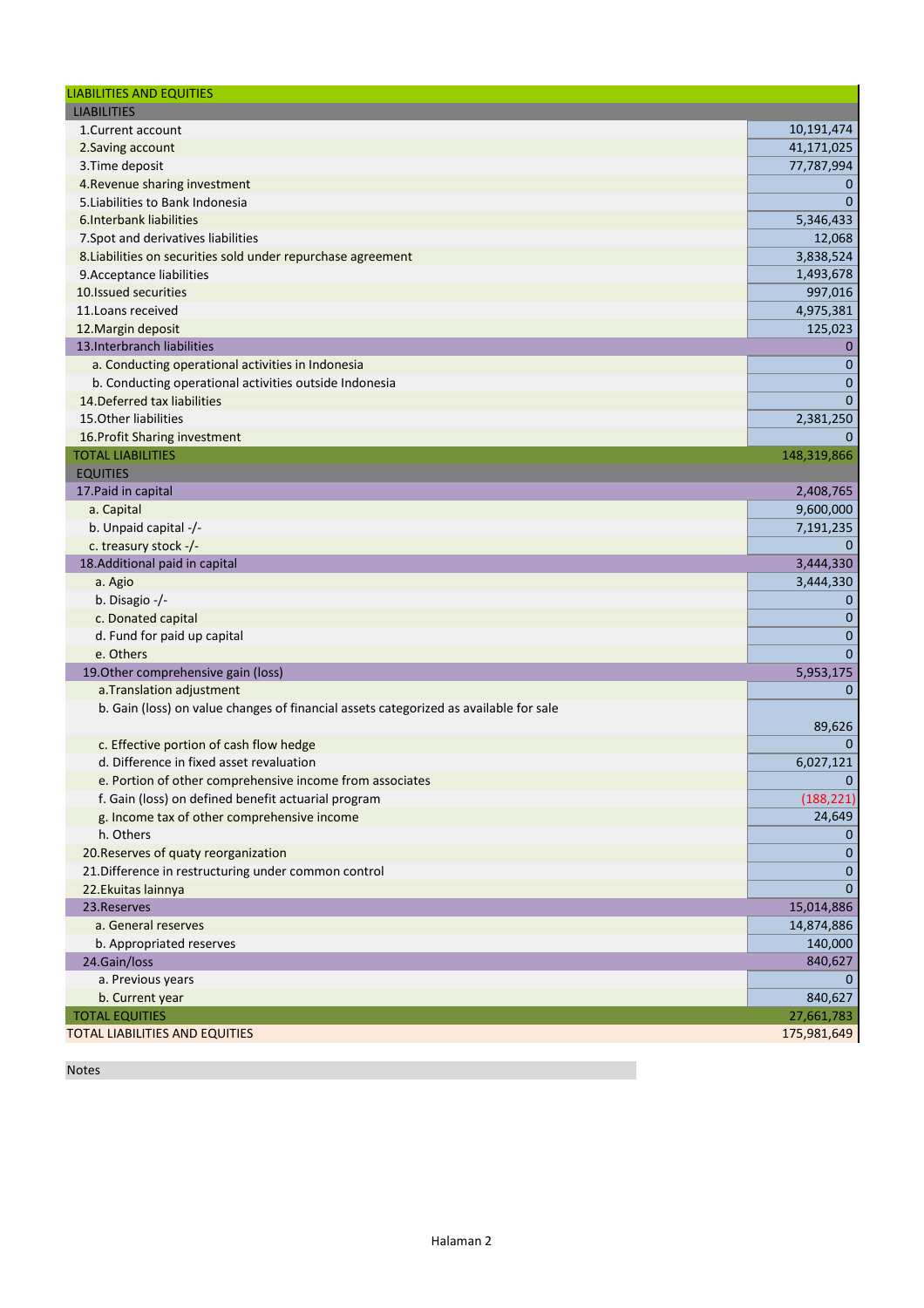## **LAPORAN PUBLIKASI (BULANAN)/CONDENSED FINANCIAL STATEMENT (MONTHLY)**

### **LABA RUGI DAN PENGHASILAN KOMPREHENSIF LAIN**

PT PAN INDONESIA BANK, Tbk

Panin bank Centre, Jl. Jend. Sudirman Kav.1 (Senayan), Jakarta 10270 (021) 2700545

Per May-2016

|                                                        | (dalam jutaan) |
|--------------------------------------------------------|----------------|
| <b>POS-POS</b>                                         | <b>NOMINAL</b> |
| <b>OPERATIONAL INCOME AND EXPENSES</b>                 |                |
| A. Interest income and expenses                        |                |
| 1. Interest income                                     | 6,421,731      |
| a. Rupiah                                              | 6,158,758      |
| b. Foreign currency                                    | 262,973        |
| 2. Interest expenses                                   | 3,375,170      |
| a. Rupiah                                              | 3,336,483      |
| b. Foreign currency                                    | 38,687         |
| Net interest income (expenses)                         | 3,046,561      |
| B. Operational Income and Expenses Other than Interest |                |
| 1. Operational Income Other than Interest              | 554,561        |
| a. Positive mark to market on financial assets         | 62,930         |
| i. Securities                                          | 58,409         |
| ii. Loans                                              | $\mathbf{0}$   |
| iii. Spot and derivatives                              | 4,521          |
| iv. Other financial assets                             | $\mathbf 0$    |
| b. Negative mark to market on financial liabilities    | $\mathbf{0}$   |
| c. Gain on sale of financial assets                    | 99,840         |
| i. Securities                                          | 99,840         |
| ii. Loans                                              | 0              |
| iii. Other financial assets                            | $\Omega$       |
| d. Gain on spot and derivatives (realised)             | 28,720         |
| e. Gain on investment under equity method              | $\mathbf{0}$   |
| f. Dividend                                            | $\mathbf{0}$   |
| g. Comission/provision/fee and administration          | 157,103        |
| h. Recovery of impairment                              | 25,205         |
| i. Other income                                        | 180,763        |
| 2. Operational Expenses Other than Interest            | 2,495,590      |
| a. Negative mark to market on financial assets         | 2,839          |
| i. Securities                                          | 2,155          |
| ii. Loans                                              | $\Omega$       |
| iii. Spot and derivatives                              | 684            |
| iv. Other financial assets                             | $\mathbf 0$    |
| b. Positive mark to market on financial liabilities    | $\mathbf{0}$   |
| c. Loss on sale of financial assets                    | 478            |
| i. Securities                                          | 478            |
| ii. Loans                                              | $\Omega$       |
| iii. Other financial assets                            | $\mathbf{0}$   |
| d. Loss on spot and derivatives (realised)             | 2,921          |
| e. Impairment of financial assets                      | 781,987        |
| i. Securities                                          | $\mathbf{0}$   |
| ii. Loans                                              | 781,987        |
| iii. Sharia financing                                  | $\bf{0}$       |
| iv. Other financial assets                             | $\mathbf{0}$   |
| f. Losses on operational risk                          | 661            |
| g. Losses on investment under equity method            | $\Omega$       |
| h. Commission/provision/fee, and administration        | 4,146          |
| i. Impairment of other assets (non financial assets)   | 115,500        |
| j. Personnel expenses                                  | 621,655        |
| k. Promotion expenses                                  | 27,789         |
| I. Other expenses                                      | 937,614        |
| Net Operational Income (Expenses) Other than Interest  |                |
| <b>OPERATIONAL PROFIT (LOSS)</b>                       | 1,105,532      |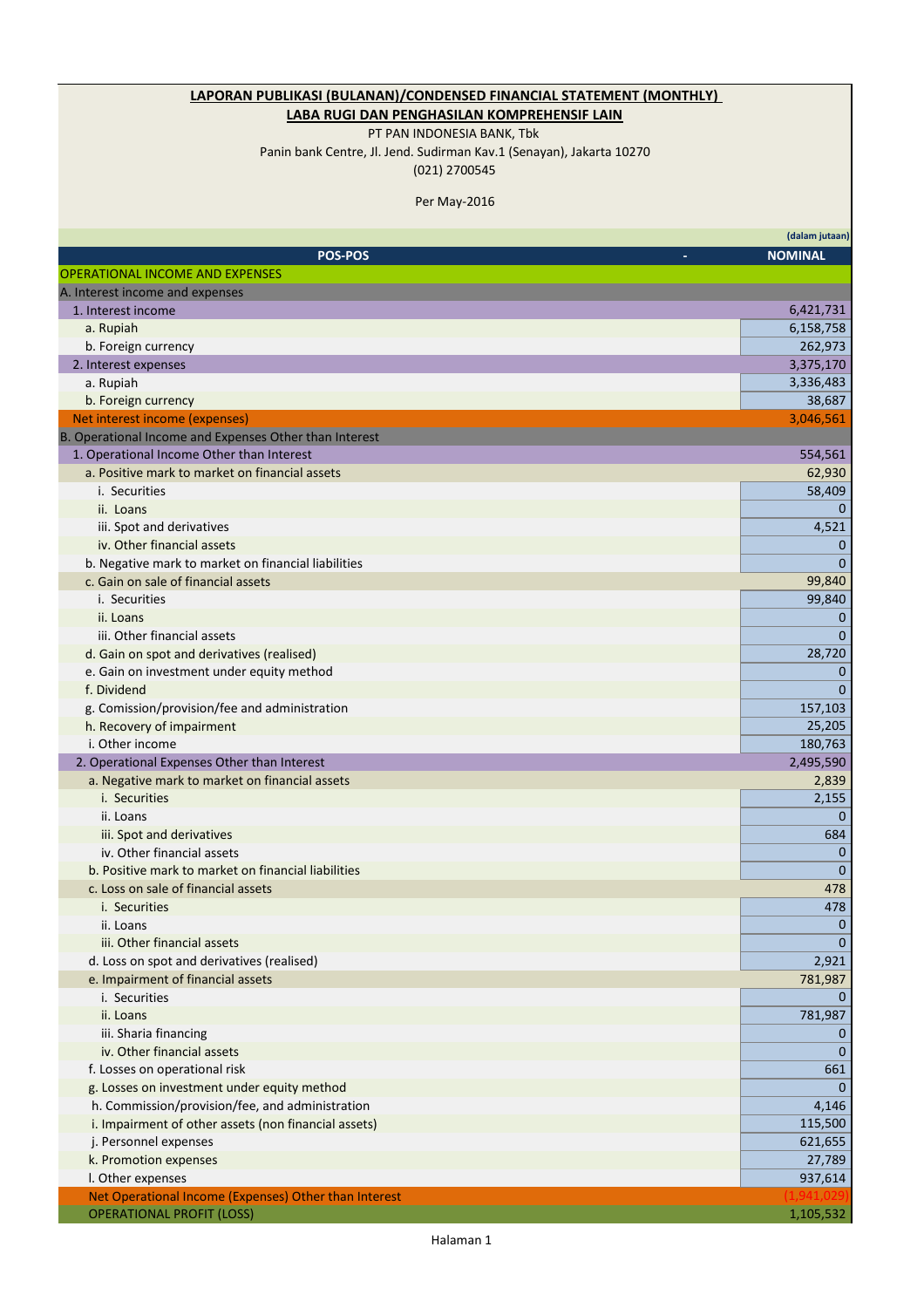| NON OPERATIONAL INCOME (EXPENSES)                                                     |                |
|---------------------------------------------------------------------------------------|----------------|
| 1. Gain (loss) on sale of fixed assets and equipment                                  | 190            |
| 2. Gain (loss) on foreign exchange translation                                        | (1,683)        |
| 3. Other non operational income (expenses)                                            | 2,481          |
| <b>NON OPERATIONAL PROFIT (LOSS)</b>                                                  | 988            |
| <b>CURRENT YEAR PROFIT (LOSS)</b>                                                     | 1,106,520      |
| 4. Income taxes                                                                       | 265,893        |
| a. Estimated current year tax                                                         | 261,017        |
| b. Deferred tax income (expenses)                                                     | (4,876)        |
| <b>NET PROFIT (LOSS)</b>                                                              | 840,627        |
|                                                                                       |                |
|                                                                                       | 0              |
| a. Gain on fixed asset revaluation                                                    | $\overline{0}$ |
| b. Gain (loss) on defined benefit actuarial program                                   | $\mathbf{0}$   |
| c. Portion of other comprehensive income from associates                              | $\mathbf 0$    |
| d. Others                                                                             | $\mathbf 0$    |
|                                                                                       | $\mathbf 0$    |
|                                                                                       | 62,318         |
| a. Translation adjustment from foreign currency                                       | $\Omega$       |
| b. Gain (loss) on value changes of financial assets categorized as available for sale |                |
|                                                                                       | 83,091         |
| c. Effective portion of cash flow hedge                                               | $\mathbf 0$    |
| d. Others                                                                             | $\Omega$       |
|                                                                                       | (20, 773)      |
|                                                                                       |                |
|                                                                                       | 62,318         |
| <b>CURRENT YEAR TOTAL COMPREHENSIVE PROFIT</b>                                        | 902,945        |
| TRANSFER OF PROFIT(LOSS) TO HEAD OFFICE                                               | $\mathbf{0}$   |
|                                                                                       |                |

Notes